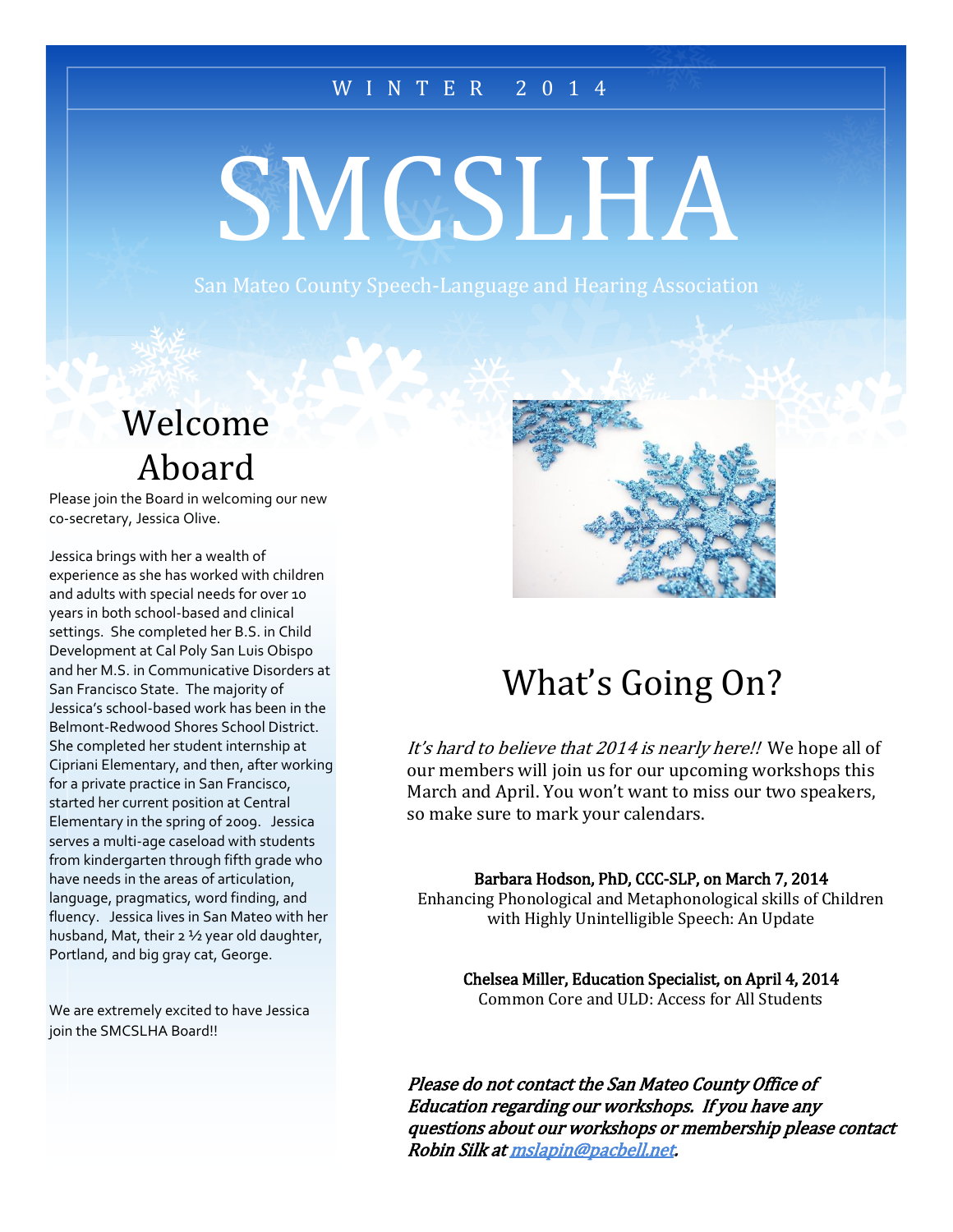#### Work Hard, Play Hard By Jennica Janssen

The holiday season is upon us again. This is the time of year when you start to feel burnt out and mentally exhausted. It's hard to think of ways to find time for yourself and enjoy the little things in life. However, if you adopt a more positive mindset, this holiday season might not be nearly as painful. Find ways to motivate yourself by giving yourself one thing to look forward to each day. This might be as simple as looking forward to your daily run, trying a new restaurant, or going and burning off steam after work with some friends.

Although it is a common misconception that taking time for yourself is inherently selfish, reframe your thought process. By allowing yourself to have even an hour a day of time for yourself, you're keeping a fresh outlook for all of those interpersonal interactions with others that can often be mentally draining. So remember, if you're working hard, you also deserve to reward yourself. Avoid burnout by working hard and playing harder.

#### SMCSLHA Moving Forward

As the New Year begins, it is a great opportunity to reflect on the past, change what isn't working, and adjust to new circumstances. It is also a time to consider new opportunities and possibilities for the year ahead. SMCSLHA is an organization that is committed to reflecting on past practices and making changes as well as to seeking out new opportunities and new ways in which to reach out to the community.

Currently, the board is working to create a SMCSLHA website to improve communication with its members and the local community. The board is also working on exploring other avenues via technology that would allow us to connect with others professionals and communities throughout all of California. We acknowledge our organization's need to expand, and feel the use of technology will greatly benefit us and enhance our organization in this regard. We also understand all of this takes time to implement. The board is excited about the direction SMCLSHA is headed in the near future.

#### Classroom Performance Assessment

Dr. Wayne Secord generously donated a copy of the Classroom Performance Assessment (CPA) to SMCSLHA. Wayne Secord, Elisabeth Wiig, Ann Glaser, Carney Sotto, and Jo-Anne Prendeville authored this assessment. The CPA was "developed to help clinicians and educators describe a student's most important language-learning needs and then proceed through a solution-focused process to address those needs." SMCSLHA has made three copies of the CPA so that members may check out a copy for their perusal. Please contact Jessica Olive at jolive@brssd.org if you would like to find out about the CPA.

#### Who Knew?

Can you recall these characters real names?

| <b>Roberts</b>             |                        |
|----------------------------|------------------------|
| The Pillsbury Doughboy     | Poppin'Fresh           |
| <b>Peppermint Patty</b>    | Patricia Reichardt     |
| Winnie the Pooh            | Edgar Bear             |
| Casper, The Friendly Ghost | Casper McFadden        |
| Shaggy (from Scooby-Doo)   | <b>Norville Rogers</b> |
|                            | $\mathbf{r}$           |

Barbara Millicent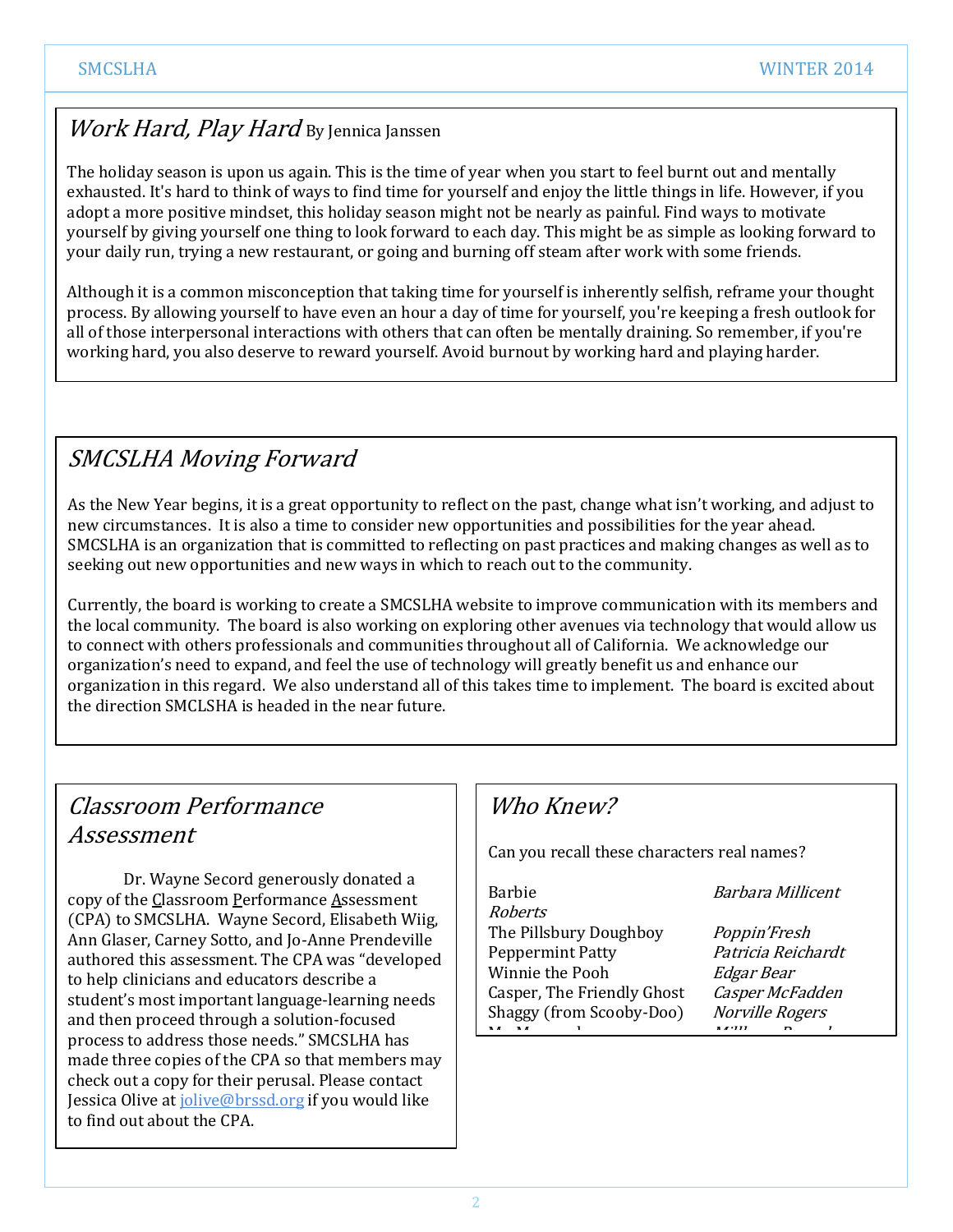#### Need to Contact Us?

Below is contact information for each of our Board Members.

| Grace Medina-Chow, Co-President<br>Workshop suggestions, newsletter<br>article submissions, general info.   | 650-592-9605<br>wchowworld@aol.com  |  |
|-------------------------------------------------------------------------------------------------------------|-------------------------------------|--|
| Julie Oeser, Co-President<br>Newsletter advertisements,<br>student teaching opportunities,<br>general info. | 650-592-9766<br>taxio@comcast.net   |  |
| Robin Silk, Co-Secretary<br>Membership, directory, newsletter<br>newsletter, workshop registration          | 650-454-0729<br>mslapin@pacbell.net |  |
| <b>Jessica Olive, Co-Secretary</b> $805-704-2761$<br>Speaker info, SMCSLHA website                          | jessica.l.olive@gmail.com           |  |
| Patti Low, Treasurer<br>Receipts for workshops,<br>membership dues, & refunds                               | 650-572-0145<br>splow5@yahoo.com    |  |
| Marie Pacquet, Product Manager<br>Resource materials                                                        | 650-349-0332<br>mbpacquet@gmail.com |  |

#### There's an App for That!

Looking for an app that works on following directions?

Try **Fun With Directions HD** by Hamaguchi Apps.

With this app students practice listening, following directions, colors, spatial concepts, auditory memory and auditory processing, from simple directions ("Touch the cat") to more complex ("With your orange crayon, color the large one that is a furry pet and likes to chase mice").

The app is available for both iPhone and iPad through iTunes and is \$15.99. Also available is More Fun With Directions, which is also \$15.99.

### Filling the Year with J-O-Y

Time spent with family and friends during the holidays can be a great source of joy for many of us. However, all that holiday planning, preparation, travel, and celebration can leave anyone with a feeling of heavy exhaustion. Once the guests have returned home, the last strand of tinsel has been cleared away, and the holidays are behind you, you might be wondering just where that feeling of joy you felt during the holidays has gone. Now before you jump in your bed, pull the covers up over your head and hibernate until joy returns next year, read these tips on how you can hold on to your joy year-round.

- 1) Keep your humor
- 2) Spread kindness and care
- 3) Keep a positive attitude, and express gratitude regularly
- 4) Connect frequently with family and friends
- 5) Do the things that make you smile and feel happy
- 6) Be true to yourself, your family, friends and colleagues
- 7) Listen, love, do, be calm, relax and be YOU

The truth is, we all deserve a little joy in our daily lives, and we don't need to wait for the holidays to come around to experience it. So, make a point to hold on to your joy all throughout the year!

"Joy does not simply happen to us. We have to choose joy and keep choosing it every day." ~Henri Nouwen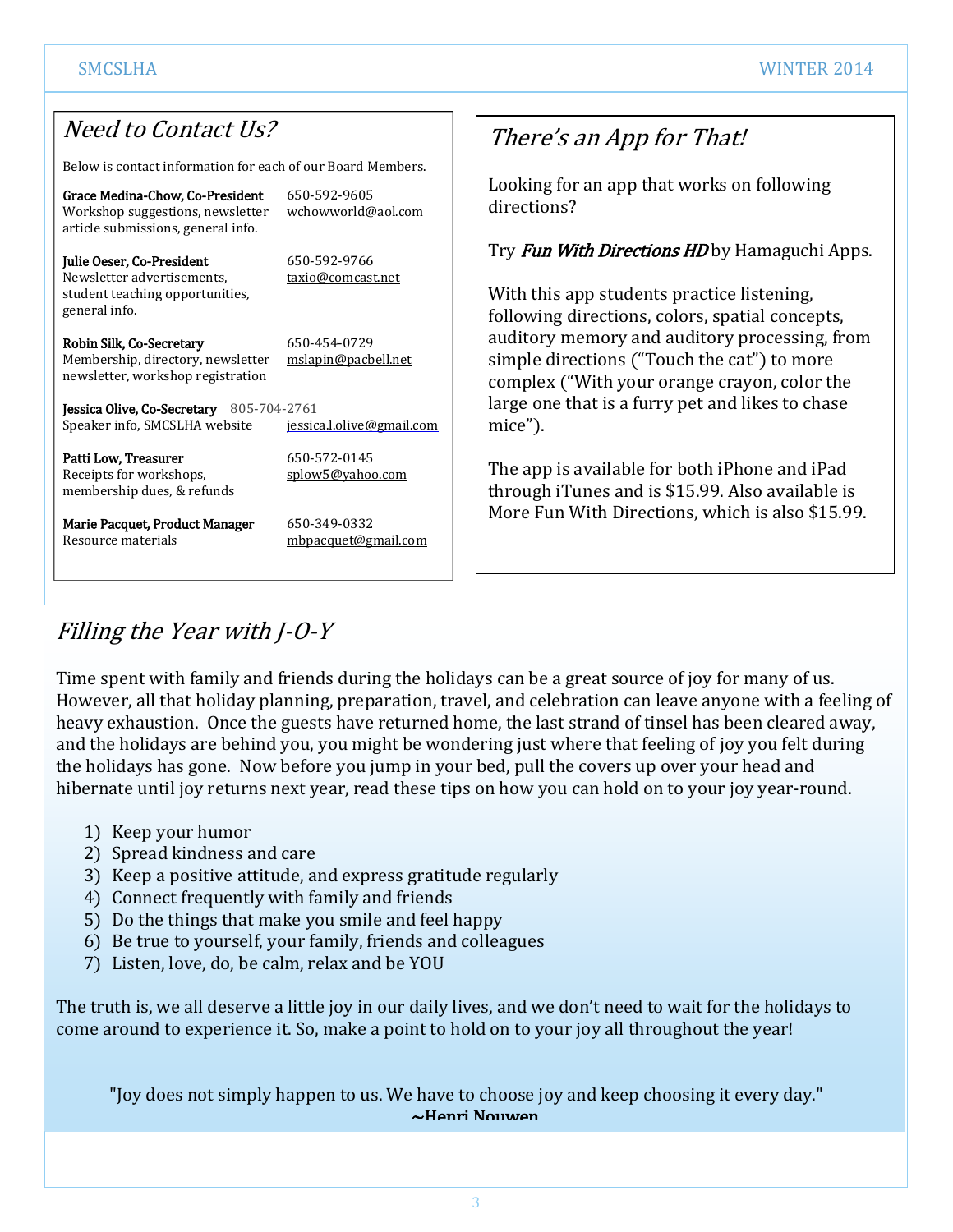# Upcoming Conference & Event Information

- March 7, 2014 SMCSLHA Workshop Enhancing Phonological and Metaphonological skills of Children with Highly Unintelligible Speech: An Update – Presented by Barbara Hodson, PhD, CCC-SLP – San Mateo County Office of Education, Redwood City, CA. For more information, contact Robin Silk at 650-454-0729 or mslapin@pacbell.net
- April 4, 2014 SMCSLHA Workshop *Common Core and ULD: Access for All Students* Presented by Chelsea Miller, Education Specialist – San Mateo County Office of Education, Redwood City, CA. For more information, contact Robin Silk at 650-454-0729 or mslapin@pacbell.net

For information about workshops sponsored by The Morgan Center, visit their website at www.morgancenter.org.

For information about conferences/workshops sponsored by the San Mateo County Office of Education, please visit their website at www.smcoe.k12.ca.us.

For information about CSHA's calendar of upcoming events, visit their website at http://csha.org/calendar\_of\_events/calendar\_of\_events.htm.



#### Labels

Recently, it was revealed that Susan Boyle, the singer who became an overnight success from Britain's Got Talent in 2009 had been diagnosed with Asperger's Syndrome. She stated, "I've always known I have had an unfair label put upon me." She further stated, "I would say I have relationship difficulties, and communicative difficulties, which lead to a lot of frustration. If people were a bit more patient, that would help."

"Asperger's doesn't define me. It's a condition that I have to live with and work through, but I feel more relaxed about myself. People will have a much greater understanding of who I am and why I do the things I do."

Susan's wise words remind us all about the power of labels. While she is fortunate that she has not let the label of Autism define her, it is scary to think of how many others are not so fortunate. Let's remember this as we work with our own clients/students and not allow a label define them. Let's take Susan's words to heart and remember that we need to help our clients work through and live with their condition, while we educate families so that they will gain a greater understanding of their family member.